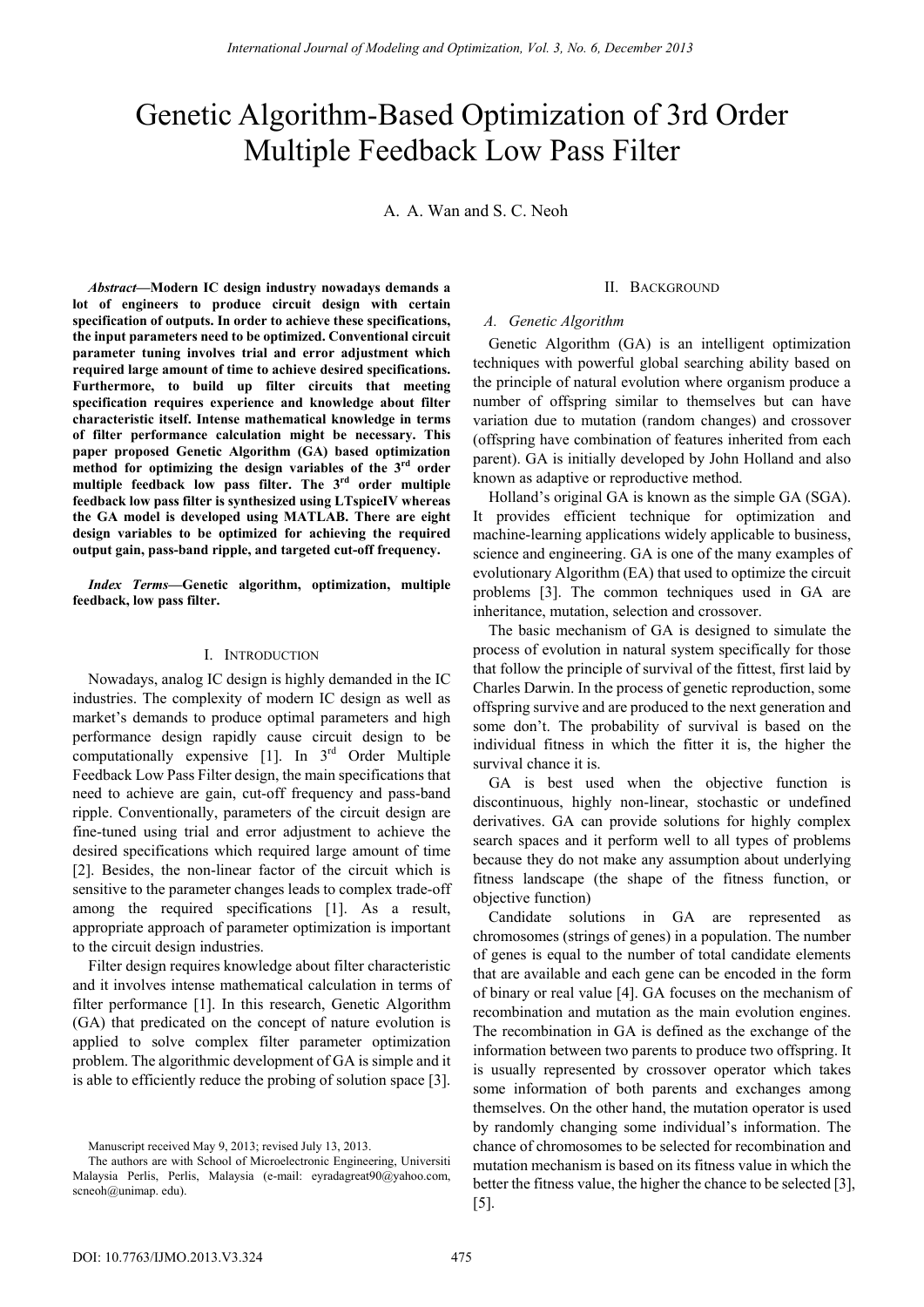GA has a lot of benefits and advantages such as the concept is easy to understand, it supports multi-objective optimization, available for parallel run, applicable for hybrid application, and etc. Although GA may consume more time to reach optimal solution when large search space is involved, it is capable of quickly finding promising regions of the search space. In addition, there are lots of application that used GA such as optimization, robotics, machine learning, signal processing, automatic programming, economics, ecology, population genetics and many more.

## *B. Third Order Multiple Feedback Low Pass Filter*

Multiple feedback topology is an electronic topology for low- pass, high-pass, and band-pass filters. Low pass filters are designed to stop subsonic signals and can be useful to hi-fi applications and sound reinforcement [6]. A low-pass filter is a filter that passes only low-frequency signal according to the cut-off frequency. Fig. 1 shows the schematic diagram of a  $3<sup>rd</sup>$  order multiple feedback low pass filter. This design is obtained from LTspiceIV and FilterPro. The  $3<sup>rd</sup>$  order multiple feedback low pass filter can be built by cascading two building blocks made of first order low pass filter and second order low pass filter. For first order low pass filter stage needs two capacitors while for second order low pass filter stage needs three capacitors to get a second-order response. This circuit consists of capacitors *C*5 and *C*6 that are set to 47pF and *C*4 that is set to 10nF. According to [7], circuit performance is highly affected by the design components. In this circuit, the main design variables of concern are capacitors, *C*1 and *C*3, and resistors, *R*1, *R*2, *R*3, *R*4, *R*5 and *R*6. Altogether, there are eight design variables to be optimized. These variables are tuned within the specification range given to achieve the required results or objectives. The design variable range specification for the 3rd order multiple feedback low pass filter are given in Table I. These design variables are to be tuned to achieve the required specifications of gain, pass-band ripple and cut-off frequency shown in Table II. The optimization of this circuit design using GA approach is to maximize the gain (relative magnitude of the output voltage compared to the input voltage), minimize the pass-band ripple (small fluctuations in pass-band) and achieve the cut-off frequency around the range of 1500Hz to 1600 Hz.



Fig. 1.  $3<sup>rd</sup>$  order multiple feedback low pass filter design.

## III. OPTIMIZATION

The GA mechanism is developed in Matlab whereas the filter circuit is simulated in LTspiceIV which is able to perform various electronic circuit simulations and the representation of the simulation's output is clear. The 3rd order multiple feedback low pass filter is tuned according to the parameter setups and design constraints given. Fig. 2 shows the flow chart of the proposed GA-based optimization model in this study.

TABLE I: THE 3RD ORDER MULTIPLE FEEDBACK LOW PASS FILTER DESIGN'S VARIABLES

| Component | Minimum | Maximum          |
|-----------|---------|------------------|
| R1(Ohm)   | 10K     | 50K              |
| R2(Ohm)   | 800     | 2K               |
| R3(Ohm)   | 500     | 1500             |
| R4(Ohm)   | 1K      | 10K              |
| R5(Ohm)   | 800     | 2K               |
| R6(Ohm)   | 1K      | 10K              |
| Cl(F)     | 5n      | 50n              |
| C2(F)     | 100n    | 500 <sub>n</sub> |

TABLE II: THE OUTPUT SPECIFICATION FOR 3RD ORDER MULTIPLE FEEDBACK LOW PASS FILTER DESIGN

| Output        | Minimum | Maximum | Optimization | Weight |
|---------------|---------|---------|--------------|--------|
| Gain $(dB)$   |         |         | Maximize     |        |
| Pass-band     |         | 0.3     | Minimize     |        |
| $Ripple$ (dB) |         |         |              |        |
| Cuttoff       |         |         |              |        |
| Frequency     | 1500    | 1600    | Maximize     | 10     |
| (Hz)          |         |         |              |        |



Fig. 2. Flow chart of the basic genetic algorithm.

## *A. Randomly Generated Chromosomes*

Firstly, a population of 50 chromosomes is randomly generated using Matlab software. Each chromosome comprises of genes that represent the design variables. Then,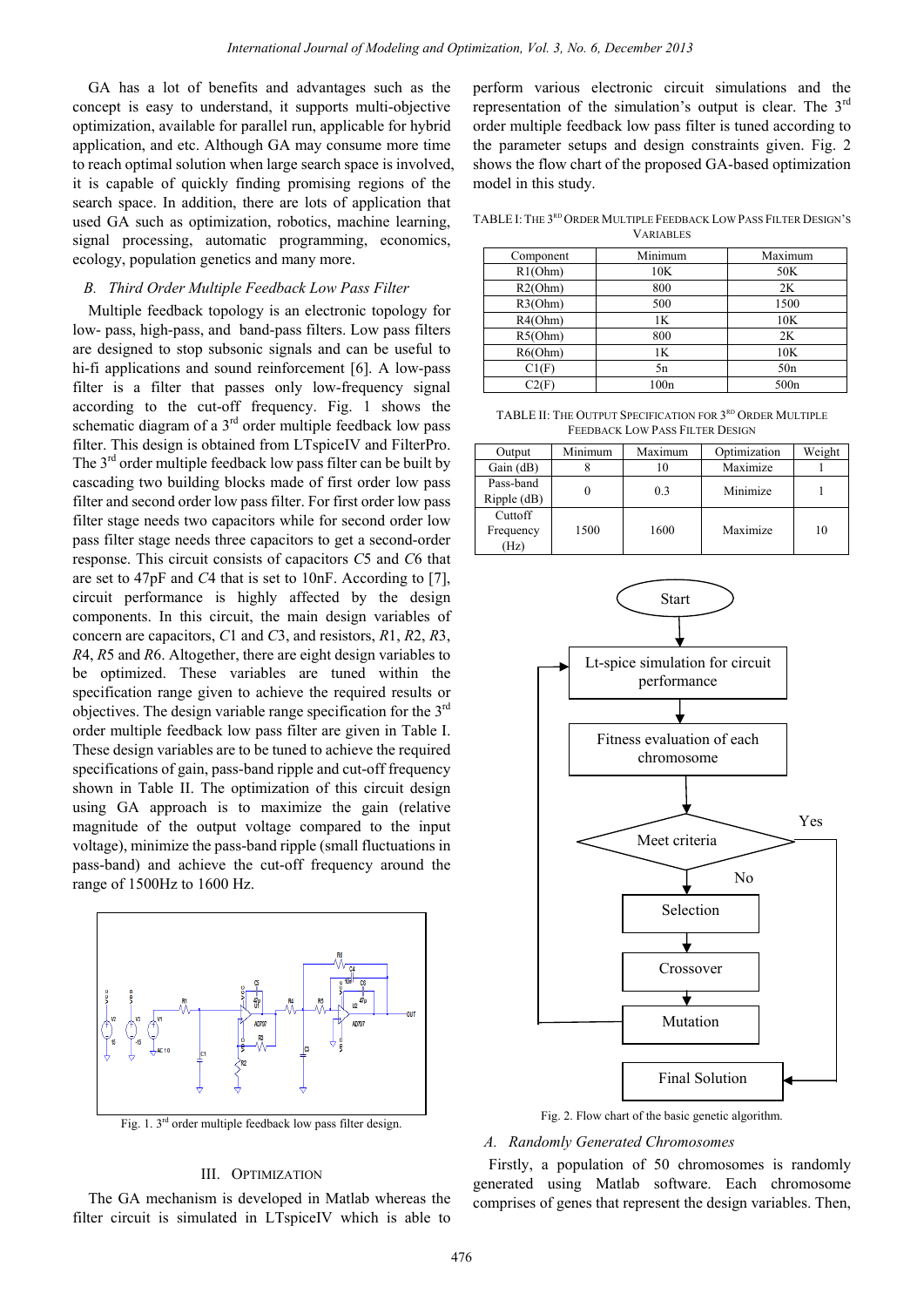the performance of each chromosome is simulated using LTspiceIV software to obtain the values of output gain, cut-off frequency and ripple. These values are compared to the targeted specification value whereby a fitness evaluation function is developed to measure the fitness of each specification using the normalized weighted sum approach. The optimization for each specification will be considered in the termination criteria. As long as the termination criterion is not met, the chromosomes will be reproduced through the genetic operations of crossover and mutation. The probability for crossover and mutation are based on the fitness obtained whereas the genes to undergo crossover and mutation are randomly selected. The simulation using LTspiceIV is repeated until the termination criterion is achieved. In this study, there are eight design variables (as shown in Table I) to be optimized and three specifications (displayed in Table II) to be achieved.

## *B. Fitness Evaluation*

After 50 sets of simulation results have been gathered, the chromosome fitness is obtained by executing fitness evaluation with respect to each specification. Equations (1-3) show the fitness assignment function based on each specification where  $F_1$ ,  $F_2$  and  $F_3$  refers to the fitness assignment function for gain, pass-band ripple and cutoff frequency respectively. In the evaluation, chromosome is given a penalty value,  $\alpha$ , when the gain, cutoff frequency and pass-band ripple exceed or less than the specified range. Therefore, if the output specification is not achieved within the specified range the chromosome's fitness will be poor. In order to get the overall fitness for the chromosome, a normalized weight-sum approach is used to sum up all the specification fitness and reduce the possible bias caused by different specification. The overall fitness is given in equation (4) whereby the minimization of total fitness value is targeted. In this case, the lower the fitness value, the better the solution is.

$$
F1 = \begin{cases} \n\alpha + (\text{gain} - 10), \text{ if } \text{gain} > 10 \\ \n\alpha + (8 - \text{gain}), \text{ if } \text{gain} < 8 \\ \n10 - \text{gain}, \text{ if } 8 \leq \text{gain} \leq 10 \n\end{cases}
$$
\n(1)

$$
F2 = \begin{cases} \alpha + (\text{right} - 0.3), \text{ if ripple} > 0.3\\ \alpha + (0 - \text{ ripple}), \text{ if ripple} < 0\\ \text{ ripple} - 0, \text{ if } 0 \le \text{ ripple} \le 0.3 \end{cases}
$$
(2)

$$
F3 = \begin{cases} \alpha + (\text{cutoff} - 1600), \text{ if } \text{cutoff} > 1600 \\ \alpha + (1500 - \text{cutoff}), \text{ if } \text{cutoff} < 1500 \\ 1600 - \text{cutoff}, \text{ if } 1500 \le \text{cutoff} \le 1600 \end{cases}
$$
(3)

$$
F_{\text{overall}} = \sum_{i=1}^{i=3} \frac{F_i}{F_{\text{iaverage}}}
$$
 (4)

where;

*Foverall = Total fitness of individual;* 

 $F_i$  = Fitness of the i<sup>th</sup> specification;  $F_{iaverage}$ = Average value of the i<sup>th</sup> specification in the  *initial GA generation.* 

## *C. Termination*

The termination criterion happens when the desired output specifications are achieved. Whenever the termination criterion is not fulfilled, the chromosomes will undergo several genetic reproduction operators repeatedly until the final result that fulfills the specifications is obtained [8]. The best chromosome's specification of each GA operation will be compared to the desired specification in Table II in terms of gain, cut-off frequency and pass-band ripple. Chromosomes with smallest fitness evaluation value have higher opportunity to be chosen for genetic crossover and mutation for next iteration. The crossover operator inter-exchanges and combines features between two chromosomes whereas mutation operator will mutate some feature or genes of the selected chromosome with mutation probability. The process of crossover and mutation generate new offspring, producing new candidate solutions for the next generation. With the new offspring, the cycle of LTspiceIV simulation and fitness evaluation are then repeated [8]-[9].

#### IV. RESULTS AND DISCUSSION

The 3rd order multiple feedback low pass filter circuit design is optimized using MATLAB and simulated using LTspiceIV. 50 chromosomes are kept in the population of every generation. In this case study, the genetic reproduction undergoes 10 generation cycles until the results converged to the optimized output specifications that fulfill the design requirements. Table III shows the optimized design variables for the 3rd order multiple feedback low pass filter

| Design Variables | Value            |
|------------------|------------------|
| $R1$ (Ohm)       | 20k              |
| $R2$ (Ohm)       | 876              |
| R3 (Ohm)         | 735              |
| $R4$ (Ohm)       | 4k               |
| R5 (Ohm)         | 1029             |
| R6 (Ohm)         | 6k               |
| Cl(F)            | 6 <sub>n</sub>   |
| C3(F)            | 168 <sub>n</sub> |

TABLE III: THE OPTIMIZED DESIGN VARIABLES USING GA

In addition, the best overall fitness obtained in every GA generation is depicted in the Table IV. As observed, the degradation of fitness value from the 1st to the 6th generations indicates improvement of candidate solutions. The search starts to converge from the  $7<sup>th</sup>$  generation to the  $10<sup>th</sup>$  generation.

GA has successfully optimized filter design for gain, cut-off frequency and ripple. Based on the optimized design variables in Table III, Table V shows the optimized output specifications obtained from LTspiceIV simulation.

By comparing the results to the required specifications in Table II, all output specifications are fulfilled. The gain was maximized to 8.8194dB and the pass-band ripple was minimized to 0.087296dB. As for the cut-off frequency, the